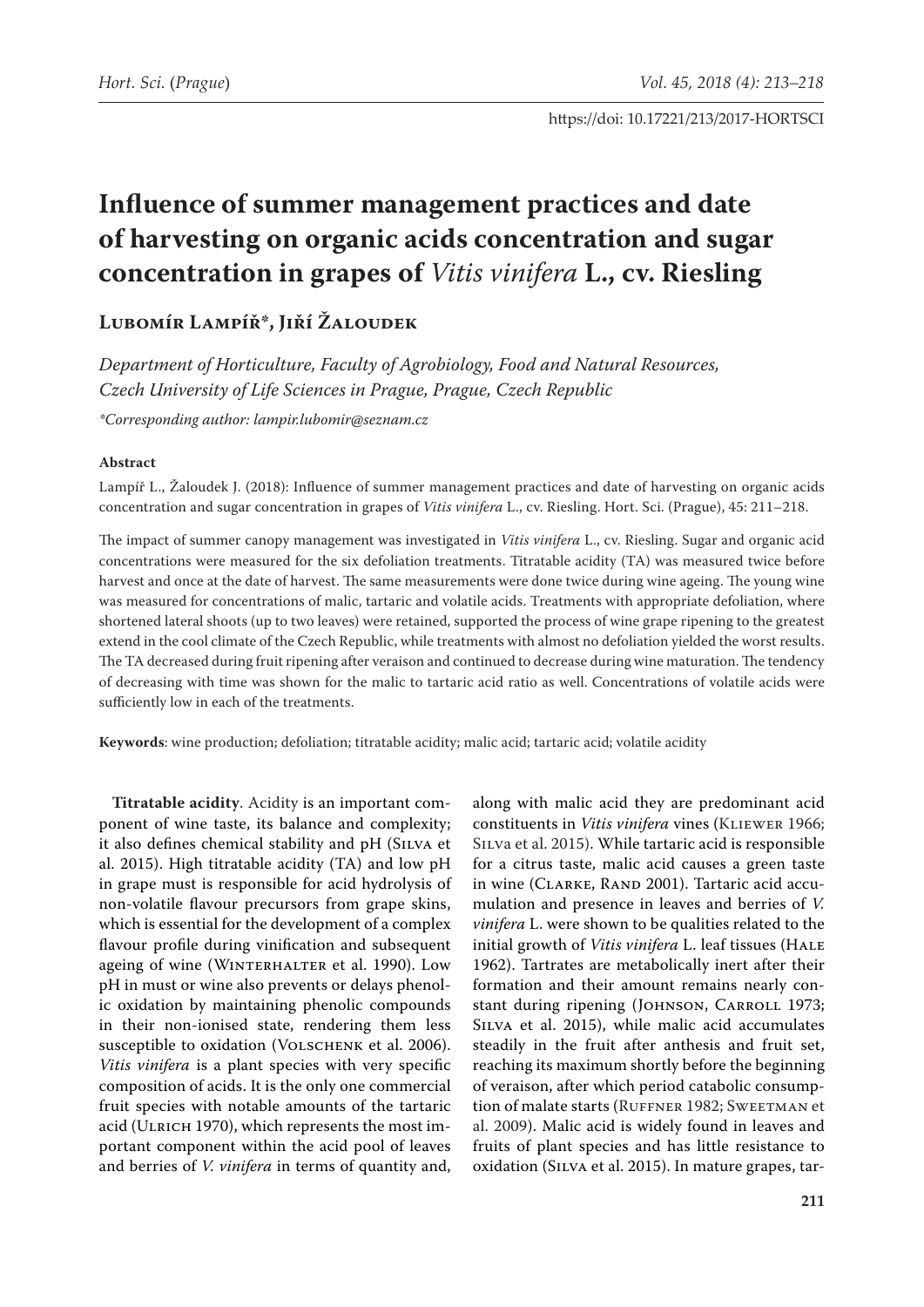taric acid is often found at higher concentrations than malic acid (VOLSCHENK et al. 2006). The later the harvest starts, the lower the concentration of malic acid, which is being practiced in colder areas in order to achieve the desired fruit taste of wine (CLARKE, RAND 2001). During fermentation, both of these acids undergo microbial breakdown, which gradually reduces their concentration. Malate can be biologically decomposed in a process referred to as malolactic fermentation, unlike tartrate, which is not metabolised during the process; in young wines, tartrate precipitates in the form of wine crystals (Volschenk et al. 2006). Volatile acids are another group of acids present in wine. This particularly applies to acetic, butyric, formic and propionic acids; their concentrations are monitored in wine since they can spoil wine quality. According to the legislation, the maximum of volatile acids in white wine is  $1.1$  g/l (BALÍK 2004).

**Sugar concentration**. Glucose and fructose are the sugars present in grapes and juices to the greatest extent (EYDURAN et al. 2015). Soluble sugars begin to accumulate in grape berries at veraison (RUFFNER 1982). Accumulation of hexose sugars in flesh and skin of berries and of potassium and phenolics in skin is characteristic for the ripening of grape berries (Coombe 1987; Topalovic, Milukovic-Petkovsek 2010). Sugar is transferred into berries via phloem in the form of sucrose which is then converted into fructose and glucose at almost equal amounts through the activity of invertase, while small amounts of sucrose remain present in the berries too. A small amount of glucose is also produced by utilization of malate, which is referred to gluconeogenesis (SWEETman et al. 2009; Amiani et al. 2016).

**Influence of acids and sugars on wine quality**. Acid concentration is an important quality factor of wine fruit. High or extremely low acid levels negatively affect the suitability of wine-grapes for vinification. Excessive tartness is usually correlated with low sugar concentrations while low acidity can be accompanied either by low or high sugar concentrations; whatever the case, unbalanced and flat wines are produced (RUFFNER 1982). Exogenous factors – notably temperature – are responsible for the acid content in ripening grapes; continuously warm conditions are enhancing malic acid consumption during ripening period, which results in lower acidity at maturity. Berries with minimum levels of malic acid can be considered over-ripe or senescent (ROBINSON, HARDING 2006).

**Canopy management and its effect on wine yield and quality**. Partial defoliation of vine trees is advisable to improve aeration of the canopy and increase light penetration. This is beneficial for disease control and accumulation of colouring compounds in berries. Although leaf surface area positively correlates with sugar concentration in grapes, partial defoliation can be carried out without affecting the entire amount and quality of the yield (Feng et al. 2015). Kliewer (1970) observed that around  $8-10$  cm<sup>2</sup> of leaf surface area per gram of fruit is required to get crops without decreasing the sugar concentration in the vine fruit. HUNTER, VISSER (1988) proved that remaining leaves of partially defoliated vines increase their proportional photosynthetic activity, chiefly in their basal and middle areas, thus compensating for the loss of leaves; partial defoliation can optimise the contribution of photosynthetates and even increase the yield. The timing and extent of defoliation are crucial factors for the yield and quality of wines. Defoliation made shortly after postanthesis or to a rather large extent significantly restrains both the yield and the sugar concentration of grapes while keeping TA and pH of fruits relatively intact; the later the postanthesis vines are defoliated, the lower the impact on yield and sugar concentration (Kliewer 1970). Early cluster zone defoliation – during bloom or shortly after – lowers fruit set and causes fruitlet abortion (Vasconcelos et al. 2009; SABBATINI, HOWELL 2010), but, in some cases, it can practised to enhance quality of wine composition (TARDÁGUILA et al. 2008; INTRIGLIolo et al. 2014; Moreno et al. 2017). Defoliation plays an important role in the accumulation of sugar and aromatic compounds in berries; to some extent, canopy management can be used to regulate microclimate to produce wine with the desired composition (Marais et al. 1999; Intrigliolo et al. 2014).

# **MATERIAL AND METHODS**

The effect of various methods of canopy management on the quality of production was investigated in *V. vinifera* L., cv. Riesling cl. 239 Gm, grown on Kober 5BB rootstock. Berry TA was measured during the ripening of berries and at the date of harvest. Sugar concentration was also determined in the must after harvest; the young wine was analysed two times to detect concentrations of tartaric, malic and volatile acids.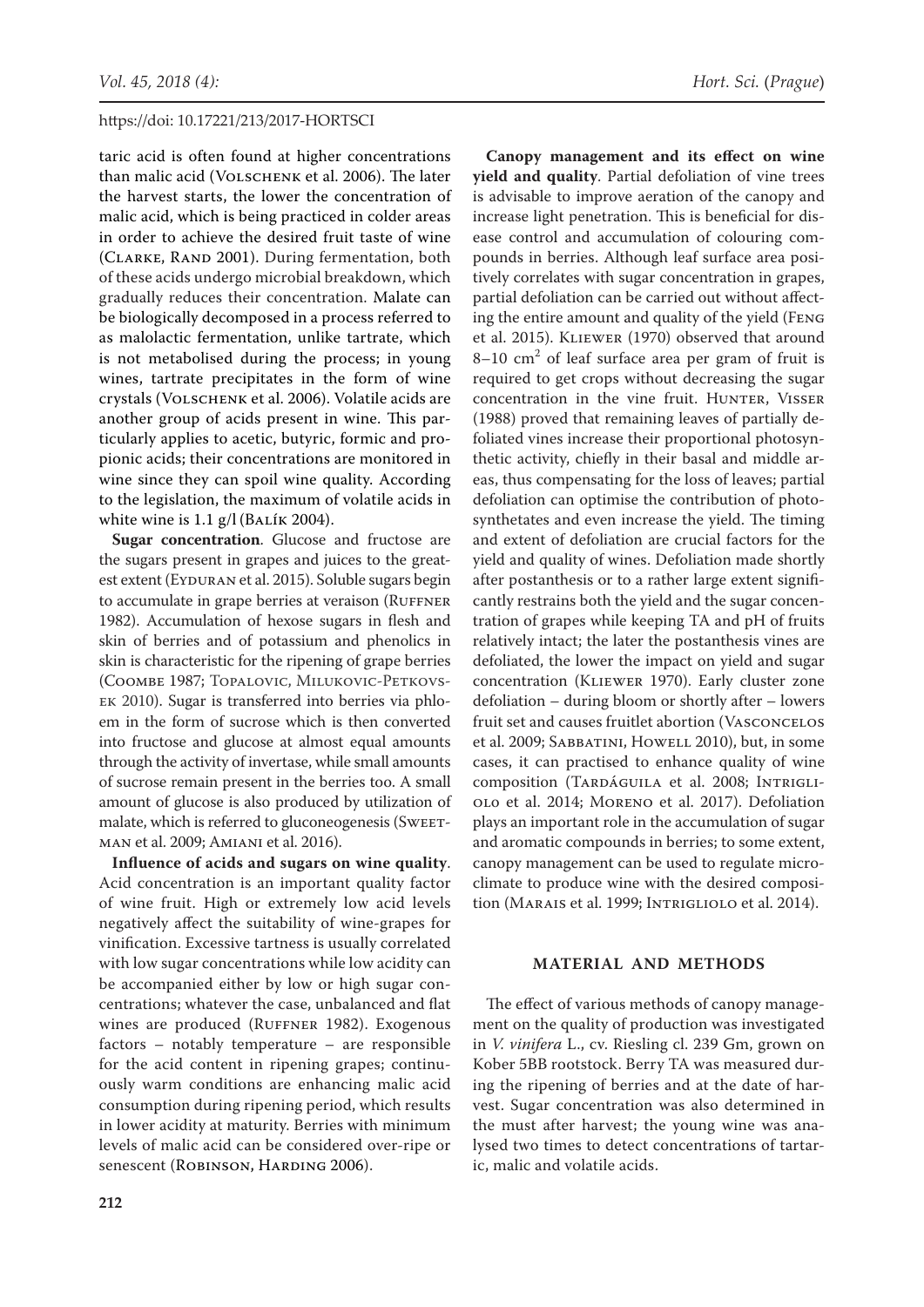The 27-year-old vineyard is located in Mělník Chloumek. It is situated on a southern slope, 225 m above the sea level, on basic clay-sand brown soils, with the long-term average temperature of 8.7°C, sum of active temperatures of 2,745°C and longterm average precipitation of 547 mm (Kraus et al. 2005). The culture was grown using a conventional system with pesticides and artificial fertilisers. The Riesling cl. 239 Gm vines were trained using the Rhine-Hessian training system – trees had two lateral one-year-old shoots with 8–10 spurs (Kraus 2010). The agrotechnical maintenance was carried out as suggested by Kraus (2010). Six treatments were carried out and differed in terms of intensity of summer defoliation (Table 1). Each treatment consisted of five vines. The treatments were repeated four times at the same time and in the same place.

**Sampling prior to the harvest and on the harvest date**. On 1, 8 and 17 Oct 2014, samples of all treatments were collected to detect changes in TA in the must of the grapes during ripening and after final harvest. Several berries (small amount) were taken from the vine on each treatment.

At the day of harvest, harvested grapes were processed into wine must. Subsequently, sugar concentration and TA were measured in the must followed by filling the must into into 50 l glass demijohns. 12 demijohns of samples (six treatments, two repetitions) were left to yeast and generate sediment for 2 days in darkness at around 10°C. On 19 Oct, the wine was racked off the sediment for the first time and the samples were inoculated by wine yeast *Saccharomyces cerevisiae*, Lalvin R – HST strain, with the peak of fermentation in three days and end in 10 days. The must was let to generate sediment once again. The second action of racking wine off sediment was finished on 4 Nov. The wine was now treated with 4 g potassium metabisulphite per 1 hl, bottled, and put into darkness at around 10°C. The samples from 4 Nov 2014 and 12 Jan 2015 were analysed on 12 Nov 2014 and on 19 Jan 2015, respectively.

**Sugar concentration determination**. A hydrometer is a measuring tool made from glass and widely used by wine producers and quality controllers to estimate sugar content in wine on the basis of Archimedesʻ principle and specific gravity of liquids. All values were measured by a calibrated hydrometer where 1°NM grade (a grade of standardized glass hydrometer, Czech measurement method) equates to 1 kg/hl of sugar concentration in the must at 15°C (1°NM = 1 kg/hl of sugar concenteration). In case that temperature differs from the calibration of aerometer, appropriate corrections are applied. Internationally used Oechsle method measures a difference between the densities of water and must in g/l; converting °NM into °Oe precisely is not possible as, unlike °NM, the German °Oe measurement does not incorporate "non-sugars". Interpretation tables and explanations of various measuring methods can be found in books for Czech wine producers, e.g. in Malík (2003).

On 17 Oct 2014 (the day of harvest), must was filled into a graduated cylinder up to the brim and must temperature was measured. The hydrometer was dipped slowly into the must, and left floating freely while being prevented from contact with the sides of the cylinder. Care was also taken that the upper part of the tool did not dip deeper into liquid than necessary, as any wetting and therefore gaining weight,

| Treatment | Extent of summer management treatment                                                                                                                    |
|-----------|----------------------------------------------------------------------------------------------------------------------------------------------------------|
| Ι.        | Shoot hedging at leaf 13 (16/06/2014, repeated if necessary)                                                                                             |
| II.       | Shoot tipping (08/07, 19/08/2014)<br>Removing entire lateral shoots (17/06, 09/07, 08/08/2014)                                                           |
| III.      | Shoot tipping (07/07, 19/08/2014)<br>Lateral shoot hedging at two leaves (19/06, 08/08/2014)                                                             |
| IV.       | Shoot tipping (07/07, 19/08/2014)<br>Lateral shoot hedging at two leaves (19/06, 08/08/2014)<br>Defoliating cluster zones at veraison stage (19/08/2014) |
| V.        | Shoot tipping (07/07, 19/08/2014)<br>Maintaining entire lateral shoots                                                                                   |
| VI.       | Control: entire canopy maintained (overhanging shoots hedged only)                                                                                       |

Table 1. Experimental summer management treatments in Riesling vines, carried out in 2014 in Mělník-Chloumek, Czech Republic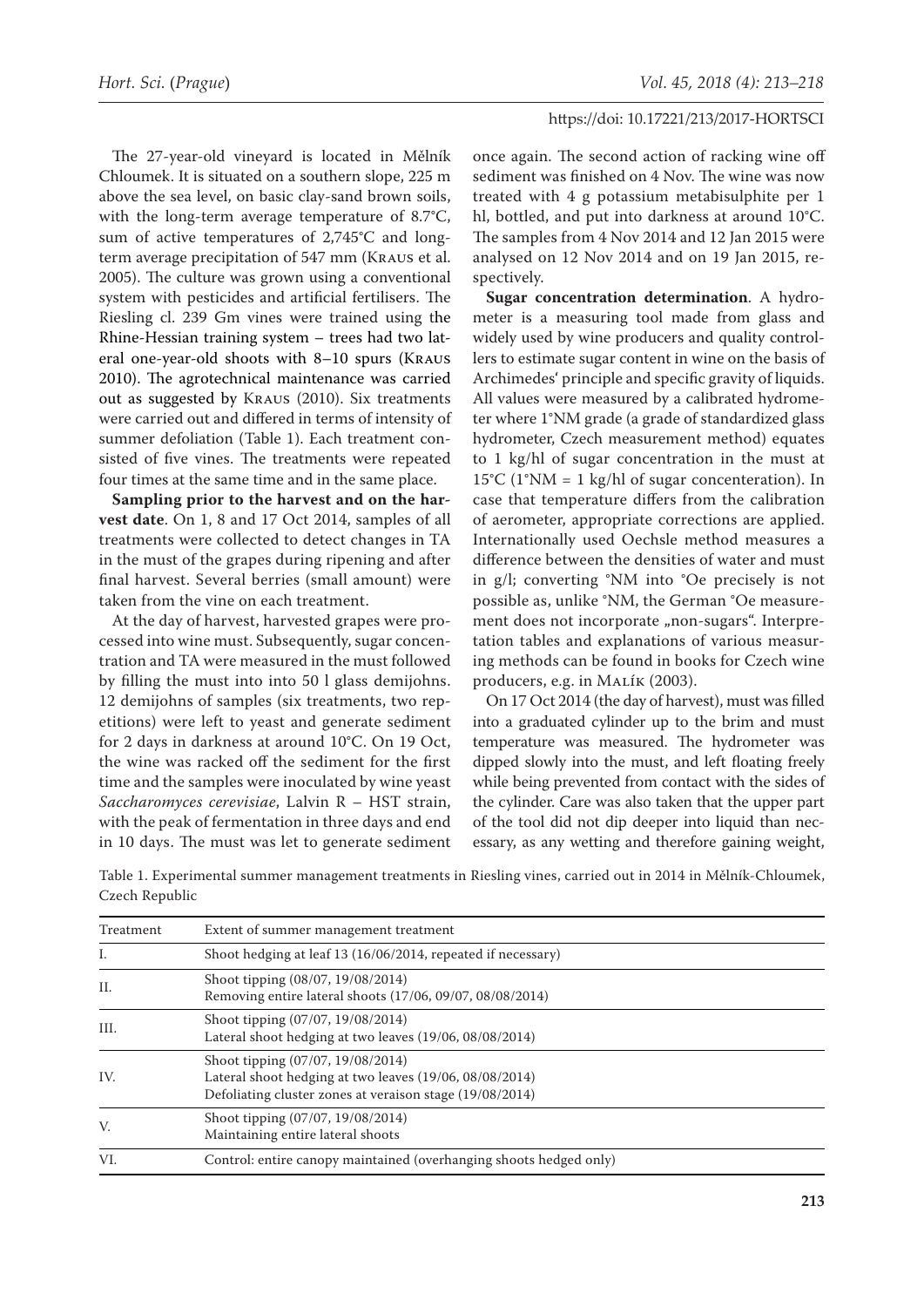would bias the results. The values were taken from the scale hitting the lower meniscus of the liquid and corrected for the temperature of 15°C.

**Titratable acidity detection**. The amount of TA (volatile and non volatile acids, titratable acid salts) was determined in fresh must before final harvest and in time of harvest (three times – 1, 8 and 17 Oct 2014) and, subsequently, in wine during ageing (two times  $-4$  Nov 2014 and 12 Jan 2015). Concentrations of both malic and tartaric acids and volatile acidity were determined as well. All the analyses were carried out according to the EEC Regulation 2676, 2676/90 (1990). Czech accredited laboratory LIPERA s.r.o. carried out the analyses.

The Statgraphics application was used for statistical evaluation of data.

# **RESULTS AND DISCUSSION**

#### **Sugar concentration of harvested grapes**

In addition to the amount of foliage left, exposure to the sun was an important factor for the accumulation of sugar (Table 2). The highest sugar concentration was detected on treatment **IV** involving defoliation in the cluster zone, while the second highest one was observed on treatment **III.** An unanticipated, higher amount of the sugar content was detected on treatment **VI**, while treatment V showed the lowest sugar content among all of the treatments (Table 2). Symptoms of fungal diseases were observed on treatments **V** and **VI.**

The detection of highest sugar accumulation on treatment **IV**, one that involves fruit zone defoliation, corresponds with the findings of TARDÁGUILA et al. (2008), Intrigliolo et al. (2014), Baiano et al. (2015), Moreno et al. (2017), and many others. Partial defoliation of shoots enables exposure of berries to enrich them with photosyntethates thanks to the enhanced photosynthetic activity of the remainder of leaves (HUNTER, VISSER 1988), which corresponds

with the best results obtained on treatments **III** and **IV,** where the lateral shoots were not removed, but just hedged at leaf 2. Hirano et al. (1994) proved that lateral foliage fastens the photosynthetic rate compared with primary foliage, which results in increased accumulation of sugar. In addition, Vasconcelos and Castagnoli (2000) confirmed that lateral shoots accelerate fruit ripening and suggest that this technique can improve fruit composition in short-season regions. Symptoms of fungal diseases were observed on treatments **V** and **VI** where all lateral shoots were retained; it even seems that fungal diseases influenced sugar concentration in berries on treatment **VI**, where the amount of sugar almost reached values of treatments **III** and **IV**. Canopy without defoliation causes excessive shading, poor air circulation and high humidity and hampers efforts at disease control (Baiano et al. 2015), which results in an incidence of disease and unbalanced, rather vegetative growth (English et al. 1989). Shaded canopy can be associated with lower sugar concentration in grapes, which is also a cultivar-specific property (Guan et al. 2017). We suggest that a fungal disease could have been responsible for the higher sugar concentration on treatment **VI** – the treatment could have been infected by *Botrytis cinerea*, which can, upon certain conditions, result in higher sugar concentration in the berries, which is a trait used in commercial production of botrytized wines (Sarrazin et al. 2007).

#### **Acidity in berries**

TA was on a constant decrease during the ripening of grapes and wine ageing. However, only treatments **I** and **VI** exhibited the difference showing the decrease between values measured on 1 and 8 Oct. In all of the treatments, a decrease was detected between the analyses of 8 and 17 Oct (Table 3). The highest TA was detected on treatments **VI** and **V**, while the lowest was seen on treatments **IV** and

Table 2. Soluble solids concentrations in must from Riesling grapes on six summer management treatments at harvest date (17 Oct 2014)

| Experimental treatments   |                    |                |                |                |                |             |
|---------------------------|--------------------|----------------|----------------|----------------|----------------|-------------|
|                           | Hed                | Tip, LaR       | Tip, LaH       | Tip, LaH, Def  |                | Control     |
| Sugar concentration (°NM) | $16.5^{\text{ab}}$ | $16.0^{\rm a}$ | $18.3^{\circ}$ | $18.5^{\rm c}$ | $15.5^{\circ}$ | $17.5^{bc}$ |

Hed – shoot hedging at leaf 13; Tip – shoot tipping; LaR – removing entire lateral shoots; LaH – lateral shoot hedging at two leaves; Def – defoliating cluster zones at veraison stage; Control – maintaining entire canopy (hedging overhanging shoots); the letters following the figures in the columns indicate significant differences at  $p < 0.01$  by Tukey HSD test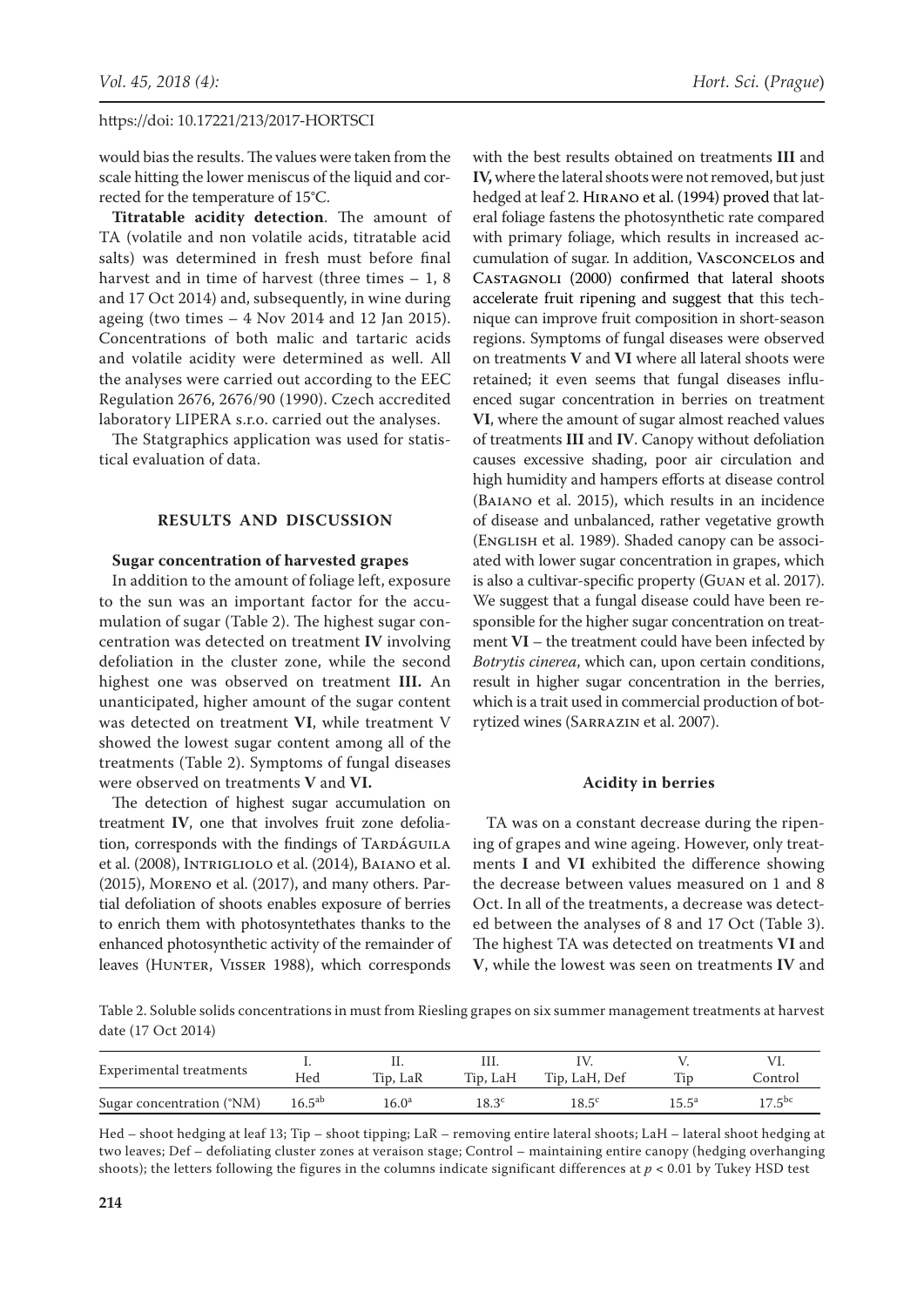| Experimental treat- | Titratable acidity $(g/l)$ |                    |                   |                   |  |  |
|---------------------|----------------------------|--------------------|-------------------|-------------------|--|--|
| ments               | 1 Oct 2014                 | 8 Oct 2014         | 17 Oct 2014       | Mean value        |  |  |
| I. Hed              | $10.5^{bc}$                | $10.2^{bc}$        | 9.4 <sup>c</sup>  | 10.0 <sup>c</sup> |  |  |
| II. Tip, LaR        | 10.9 <sup>c</sup>          | 10.7 <sup>c</sup>  | 10.0 <sup>d</sup> | 10.5 <sup>d</sup> |  |  |
| III. Tip, LaH       | 10.2 <sup>ab</sup>         | 9.9 <sup>ab</sup>  | 8.9 <sup>b</sup>  | 9.7 <sup>b</sup>  |  |  |
| IV. Tip, LaH, Def   | 9.6 <sup>a</sup>           | $9.5^{\mathrm{a}}$ | 8.4 <sup>a</sup>  | 9.2 <sup>a</sup>  |  |  |
| V. Tip              | 11.9 <sup>d</sup>          | $11.4^d$           | $10.5^e$          | 11.3 <sup>e</sup> |  |  |
| VI. Control         | 12.9 <sup>e</sup>          | $12.3^e$           | $11.5^{\rm f}$    | $12.2^f$          |  |  |

Table 3. Titratable acidity in must at three dates during ripening of grapes, on six summer management treatments of Riesling vines

for explanations see Table 2

Table 4. Titratable acidity (TA) means in ripening grapes and in ageing wines of cv. Riesling, at different dates of must and wine analysis

| TA ripening<br>(g/l) | Must analysis date |                |               |                    |                  | Wine analysis date |  |
|----------------------|--------------------|----------------|---------------|--------------------|------------------|--------------------|--|
|                      | Oct 2014           | 8 Oct 2014     | 17 Oct 2014   | TA ageing<br>(g/l) | 12 Nov 2014      | 19 Jan 2015        |  |
|                      | $1.0^\mathrm{e}$   | $10.6^{\rm d}$ | $9.8^{\circ}$ |                    | 7.6 <sup>b</sup> | $6.5^{\mathrm{a}}$ |  |

TA ripening – means of all treatments, measured at the dates during ripening of grapes; TA ageing – TA means of all treatments, measured during wine ageing; letters following the figures in the columns indicate significant differences at  $p < 0.01$  by Tukey HSD test

**III**. The TA of particular treatments on the day of harvest was negatively associated with sugar contents (Tables 2 and 3), except for the treatment VI. Treatment **IV** with defoliation in the cluster zone (19 Aug) showed the highest sugar concentration and the lowest TA. SMART et al. (1985) and BAIANO et al. (2015) found association between defoliation in the fruit zone, higher sugar concentration, and lower TA in mature grapes. However, INTRIGLIOLO et al. (2014) and Moreno et al. (2017) did not detect clear TA increases in shaded canopies in Spain, which can be explained by higher consumption of

malate due to higher temperatures in warm areas (Robinson, Harding 2006).

#### **Acidity in young wine**

In young wine, the amounts of acids continued to decrease (Table 4) but no change occurred in their sequence according to treatments compared with previous analysis. There were decreases between measurements in young wine on 12 Nov 2014, and on 19 Jan 2015 (Table 5). Tartaric acid took the big-

Table 5. Wine titratable acidity during wine ageing, associated to various summer man. treatments of Riesling vines

| Experimental treat- | Titratable acidity (g/l) |                  |                  |  |  |
|---------------------|--------------------------|------------------|------------------|--|--|
| ments               | 12 Nov 2014              | 19 Jan 2015      | Mean value       |  |  |
| I. Hed              | $7.5^{bc}$               | $6.3^{bc}$       | 6.9 <sup>c</sup> |  |  |
| II. Tip, LaR        | 7.8 <sup>cd</sup>        | $6.7^{\circ}$    | 7.2 <sup>d</sup> |  |  |
| III. Tip, LaH       | 7.0 <sup>ab</sup>        | 6.1 <sup>b</sup> | $6.5^{\rm b}$    |  |  |
| IV. Tip, LaH, Def   | 6.6 <sup>a</sup>         | 5.4 <sup>a</sup> | 6.0 <sup>a</sup> |  |  |
| V. Tip              | $8.5^{\circ}$            | 7.2 <sup>d</sup> | 7.8 <sup>e</sup> |  |  |
| VI. Control         | 8.4 <sup>de</sup>        | 7.4 <sup>d</sup> | 7.9 <sup>e</sup> |  |  |

for explanations see Table 2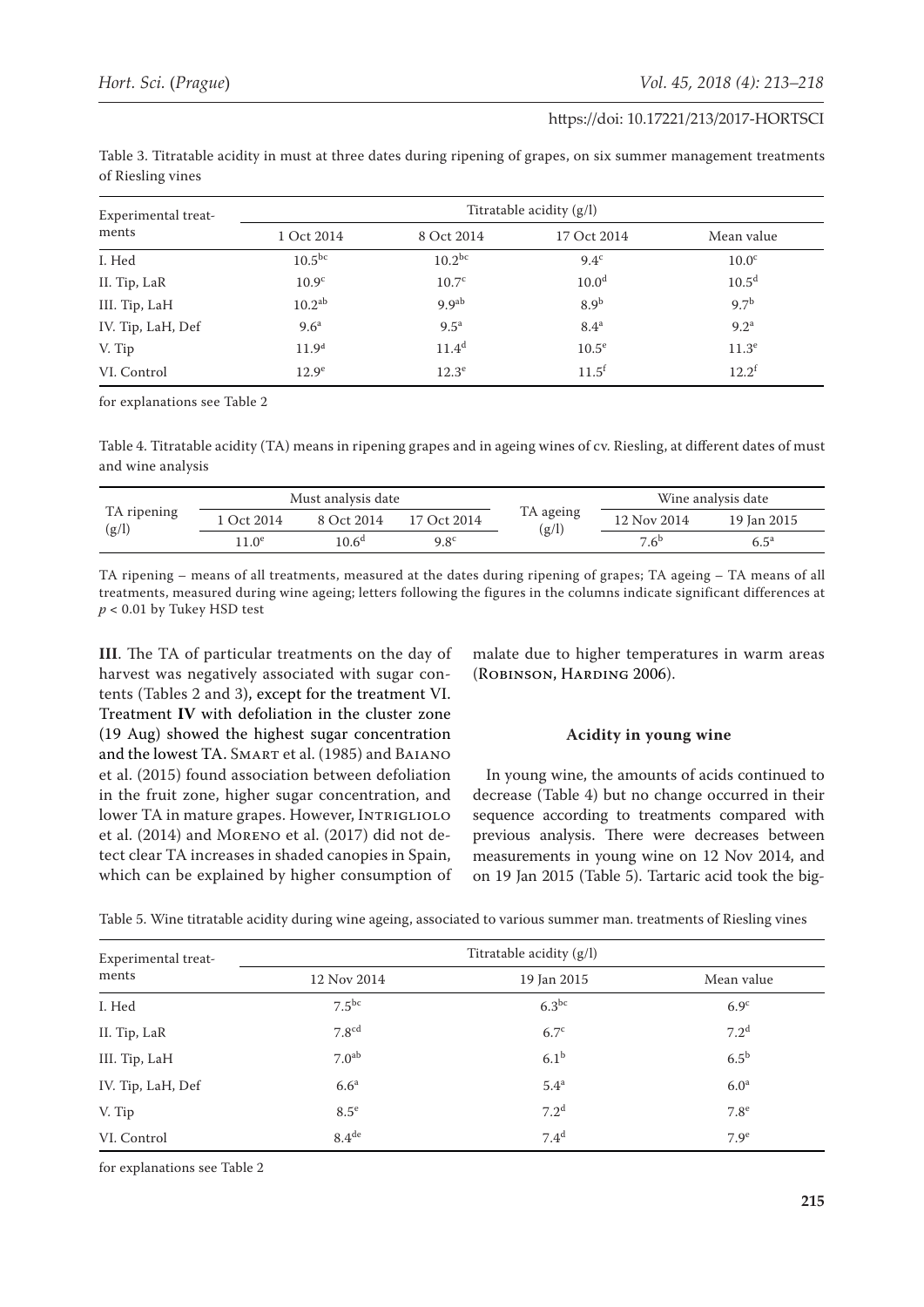| Experimental                                                                              | Tartaric acid $(g/l)$ |                  | Malic acid $(g/l)$ |                   | Tartaric to malic acid ratio |             |
|-------------------------------------------------------------------------------------------|-----------------------|------------------|--------------------|-------------------|------------------------------|-------------|
| treatments                                                                                | 12 Nov 2014           | 19 Jan 2015      | 12 Nov 2014        | 19 Jan 2015       | 12 Nov 2014                  | 19 Jan 2015 |
| I. Hed                                                                                    | 4.4 <sup>a</sup>      | 3.8 <sup>a</sup> | 3.1 <sup>a</sup>   | 2.7 <sup>a</sup>  | 1.44                         | 1.39        |
| II. Tip, LaR                                                                              | 5.3 <sup>b</sup>      | 4.2 <sup>b</sup> | 2.8 <sup>a</sup>   | 2.7 <sup>a</sup>  | 1.89                         | 1.58        |
| III. Tip, LaH                                                                             | 4.0 <sup>a</sup>      | 3.7 <sup>a</sup> | 3.6 <sup>b</sup>   | 3.0 <sup>ab</sup> | 1.11                         | 1.23        |
| IV. Tip, LaH, Def                                                                         | 4.8 <sup>ab</sup>     | 3.8 <sup>a</sup> | 2.8 <sup>a</sup>   | 2.6 <sup>a</sup>  | 1.75                         | 1.47        |
| V. Tip                                                                                    | 4.4 <sup>a</sup>      | 3.6 <sup>a</sup> | 3.8 <sup>b</sup>   | 3.2 <sup>b</sup>  | 1.17                         | 1.11        |
| VI. Control<br>$\overline{a}$ $\overline{a}$ $\overline{a}$ $\overline{a}$ $\overline{a}$ | 4.3 <sup>a</sup>      | 3.6 <sup>a</sup> | $3.5^{\rm b}$      | 3.3 <sup>b</sup>  | 1.23                         | 1.08        |

Table 6. Tartaric and malic acid concentrations and tartaric to malic acid ratios in ageing wines of cv. Riesling, on various summer management treatments

for explanations see Table 2

gest part in the acidity pool in all of the treatments. Its concentration was around 4.5 g/l of wine on 12 Nov 2014, and decreased to 3.5–4 on 19 Jan 2015, while malic acid was around 3.2 g/l (2.8–3.8 g/l), decreasing to 2.6–3.3 g/l (Table 6). The concentration of volatile acids was around  $0.75$  g/l (0.36–0.88 g/l) and decreased to 0.3–0.75 g/l (Table 7), which fits the legal limits for these acids in wine  $(1.1 \text{ g/l})$  (BALÍK 2004).

On the first measurement (12 Nov 2014), the initial amounts of tartaric acid were higher than amounts of malic acid, but the ratios between the two varied between treatments. The highest amounts of tartaric acid and subsequently the lowest amounts of malic acid were detected on treatment **II** and **IV.** A relationship was found between amounts of tartaric and malic acid: higher peaks of tartaric acid were bonded with low peaks of malic acid on particular treatments. The second measurement (19 Jan 2015) showed that the higher ratios between the two acids decreased (Table 6). A higher rate of decomposition was seen for tartaric acid compared with malic acid; the higher the peaks, the faster the process. It seems that young wine tends to buffer the difference between amounts of tartaric and malic acids, lowering the ratio between the two. As a result, the tartaric acid to malic acid ratio decreased on the second measuring in all of the cases except for treatment **III**, where it was the tightest (Table 6). These findings correspond with those of Moreno et al. (2017) who detected a faster rate of decomposition of tartrate in wine than was seen for malate, compared with must. While malate decomposes during malolactic fermentation, which is a controlled process in wine production, used rather in red wines (Izquierdo-Cañasa et al. 2016), tartrate naturally precipitates as wine crystals (VOLSCHENK et al. 2006), which

can explain the different rates of decomposition in young wine observed for these two acids.

#### **CONCLUSION**

Canopy management treatments in vineyards influence organic acid and sugar concentrations in wine. The highest acid concentrations and occurring symptoms of fungal diseases were detected in treatments with most of the canopy left intact. The most desirable results were achieved in treatments involving shoot tipping and retaining lateral shoots shortened up to two leaves, along with eventual partial defoliation in the cluster zone at veraison stage (treatments **III**, **IV**), wherever it was the case. Shortened lateral shoots positively influenced sugar concentration in berries, and exposure to sunlight lowered TA and malic acid concentration. As in the cold climate of the Czech Republic, canopy management aims at maximising sugar accumulation and lower TA in berries during their ripening, treatments **III** and **IV** can be recommended for Czech wine growers due to giving the best results for these variables. TA decreased during vinification and continued to decrease during wine ageing, while the tartaric to malic acid ratio in young wine decreased with time.

#### **References**

- Baiano A., De Gianni A., Previtali M.A., Del Nobile M.A., Novello V., de Palma L. (2015): Effects of defoliation on quality attributes of Nero di Troia (*Vitis vinifera* L.) grape and wine. Food Research International, 75: 260–269.
- Balík J (2004): Vinařství návody do laboratorních cvičení. Brno, Mendel University in Brno.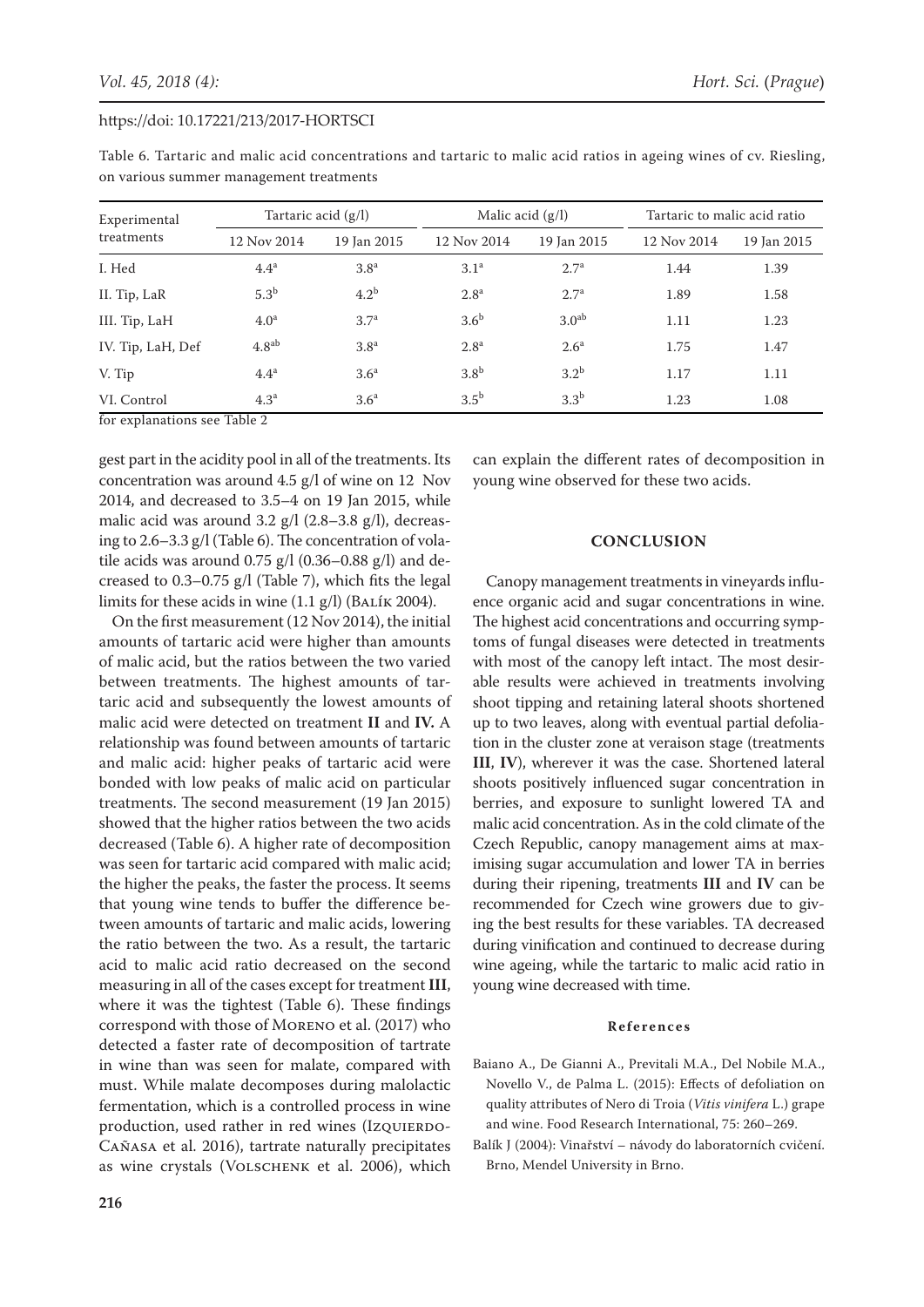- Clarke R.O., Rand M. (2001): The Encyclopedia of Grapes. Websters International Publishers.
- Coombe B.G. (1987): Distribution of solutes within the developing grape berry in relation to its morphology. American Journal of Enology and Viticulture, 38: 120–127
- EEC Regulation 2676 (1990): Community methods for the analysis of wine. Official Journal of European Communities, L272: 1–192.
- English J.T., Thomas C.S., Marois J.J., Gubler W.D. (1989): Microclimates of grapevine canopies associated with leaf removal and control of Botrytis bunch rot. Phytopathology, 79: 395–401.
- Eyduran S.P., Akin M., Ercisli S., Eyduran E., Maghradze D. (2015): Sugars, organic acids, and phenolic compounds of ancient grape cultivars (*Vitis vinifera* L.) from Igdir province of Eastern Turkey. Biological Research, 48:1–8.
- Famiani F., Farinelli D., Frioni T., Palliotti A., Battistelli A., Moscatello S., Walker R.P. (2016): Malate as substrate for catabolism and gluconeogenesis during ripening in the pericarp of different grape cultivars. Biologia Plantarum, 60: 155–162

Feng H., Yuan F., Skinkis P., Qian M.C. (2015): Influence of cluster zone leaf removal on Pinot noir grape chemical and volatile composition. Food Chemistry, 173: 414–423.

- Guan L., Wu B., Hilbert G., Li S., Gomès E, Delrot S., Dai Z. (2017): Cluster shading modifies amino acids in grape (*Vitis vinifera* L.) berries in a genotype- and tissue-dependent manner. Food Research International, 98: 2–9.
- Hale C.R. (1962): Synthesis of Organic Acids in the Fruit of the Grape. Nature, 195: 917–918.
- Hirano K., Nodal M., Hasegawa S., Okamoto G. (1994): Contribution of Lateral and Primary Leaves to the Development and Quality of , Kyoho' Grape Berry. Journal of the Japanese Society for Horticultural Science, 63: 515–521.
- Hunter J.J., Visser J.H. (1988): Distribution of 14C-photosynthetate in the shoot of *Vitis vinifera* L. cv Cabernet Sauvignon II. The effect of partial defoliation. South African Journal of Enology and Viticulture, 9: 10–15
- Intrigliolo D.S., Llacer E., Revert J., Estevec M.D., Climent M.D., Palaub D., Gómez I. (2014): Early defoliation reduces cluster compactness and improves grape composition in Mandó, an autochthonous cultivar of *Vitis vinifera* from southeastern Spain. Scientia Horticulturae, 167: 71–75.
- Izquierdo-Cañasa P.M., Mena-Morales A., García-Romeroa E. (2016): Malolactic fermentation before or during wine aging in barrels. Food Science and Technology, 66: 468–474.
- Johnson L.A., Carroll D.E. (1973): Organic acid contents of Scuppernong grapes during ripening. Journal of Food Sciences, 38: 21–24.
- Kliewer W.M. (1966): Sugars and Organic Acids of *Vitis vinifera*. Plant Physiology, 41: 923–931.
- Kliewer W.M. (1970): Effect of time and severity of defoliation on growth and composition of , thompson seedless' grapes. American Journal of Enology and Viticulture, 21: 37–47.
- Kraus V., Foffová Z., Vurm V. (2005): Nová encyklopedie českého a moravského vína 1. Prague, Praga Mystica.
- Kraus V. (2010): Rukověť vinaře. Prague, Nakladatelství Brázda.
- Malík F. (2003): Ze života vína. Filip Trend Publishing.
- Marais J., Hunter J.J., Haasbroek P.D. (1999): Effect of canopy microclimate, season and region on Sauvignon blanc grape composition and wine quality. South African Journal of Enology and Viticulture, 20: 19–30.
- Moreno D., Valdés E., Uriarte D., Gamero E., Talaverano I., Vilanova M. (2017): Early leaf removal applied in warm climatic conditions: Impact on Tempranillo wine volatiles. Food Research International, 98: 50–58.
- Robinson J., Harding J. (2006): The Oxford Companion to Wine (3rd Ed.). Oxford University Press.
- Ruffner H.P. (1982): Metabolism of tartaric and malic acids in Vitis: A review – Part A. Vitis, 21: 247–259
- Sabbatini P., Howell G.S (2010): Effects of early defoliation on yield, fruit composition, and harvest season cluster rot complex of grapevines. HortScience, 45: 1804–1808.
- Sarrazin E., Dubourdieu D., Darriet P. (2007): Characterization of key-aroma compounds of botrytized wines, influence of grape botrytization. Food Chemistry, 103: 536–545.
- Silva F.L.N., Schmidt E.M., Messias C.L., Eberlin M.N., Frankland H., Sawaya A.C. (2015):
- Quantitation of organic acids in wine and grapes by direct infusion electrospray ionization mass spectrometry. Analytical Methods, 7: 53–62
- Smart R.E., Robinson J.B., Due G.R., Brien C.J. (1985): Canopy microclimate modification for the cultivar Shiraz II. Effect on must and wine composition. Vitis, 24: 119–128.
- Sweetman C., Deluc L.G., Cramer G.R., Ford C.M., Soole K.L.(2009): Regulation of malate metabolism in grape berry and other developing fruits. Phytochemistry, 70: 1329–1344.
- Tardáguila J., Diago M.P., de Toda F.M., Poni S., Vilanova M. (2008): Effects of timing of leaf removal on yield, berry maturity, wine composition and sensory properties of cv. Grenache grown under non irrigated conditions. Journal International des Sciences de la Vigne et du Vin, 42:221–229.
- Topalovic A., Milukovic-Petkovsek M. (2010): Changes in sugars, organic acids and phenolics of grape berries of cultivar Cardinal during ripening. Journal of Food Agriculture and Environment, 8: 223–227.
- Ulrich R. (1970): Organic acids. In: Hulme A.C. (Ed.): The Biochemistry of Fruits and their Products, 1: 89–118.
- Vasconcelos M.C., Castagnoli S. (2000): Leaf canopy structure and vine performance. American Journal of Enology & Viticulture, 51: 390–396.